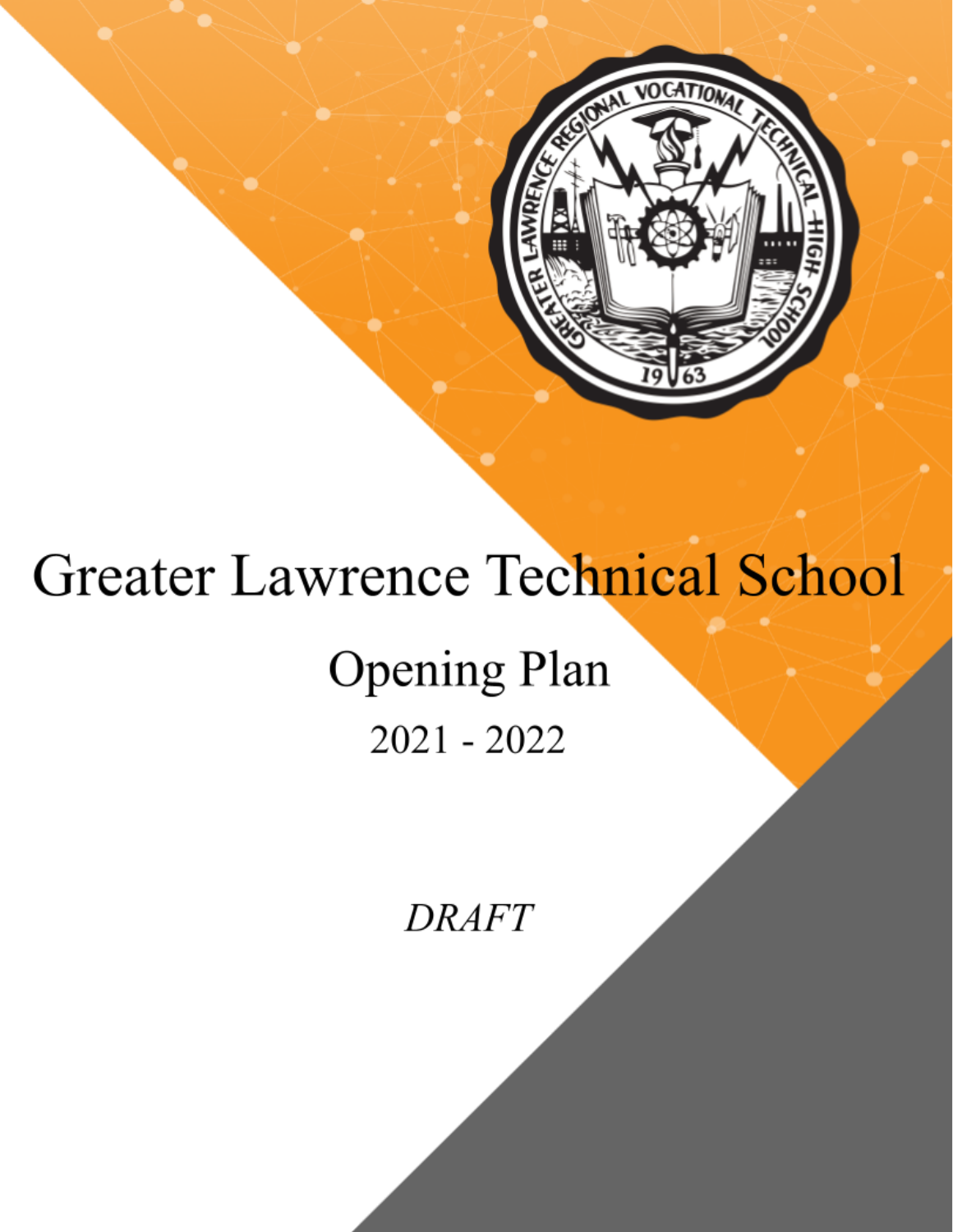| <b>Table of Contents</b>                                                                    |   |          |
|---------------------------------------------------------------------------------------------|---|----------|
| <u>*Information is fluid depending on guidance from Department of Health, Department of</u> |   |          |
| <b>Elementary and Secondary Education and the Board of Health</b>                           |   |          |
| Letter from the Superintendent-Director                                                     | . | Page 1   |
| 2021-2022 School Calendar                                                                   | . | Page 2   |
| In-Person Learning Model                                                                    | . | Page 3   |
| <b>Health and Safety</b>                                                                    |   | Page 3-4 |
| <b>Transportation and Parking</b>                                                           | . | Page 5   |
| Athletics and Student Activities                                                            | . | Page 6   |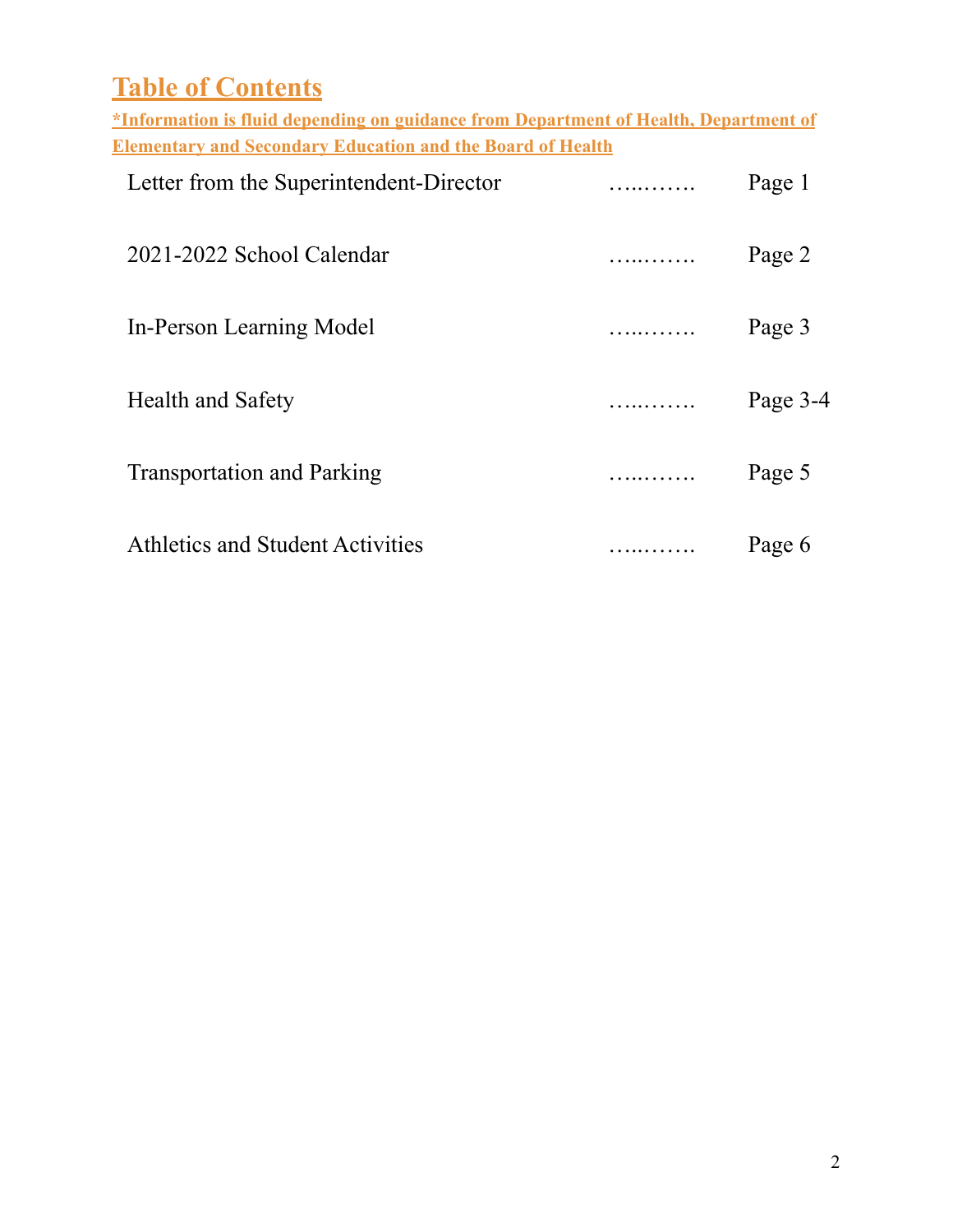## Letter from the Superintendent-Director

August 13, 2021

Dear Greater Lawrence Technical School Community:

Let me begin by recognizing the administrative team, faculty and support staff for their hard work and dedication in preparing Greater Lawrence Technical School for your arrival in just three short weeks. It's important to understand that the Massachusetts Department of Elementary and Secondary Education is requiring all students to be in-person this school year. GLTS students are also required to wear masks at all times when in the building.

As you know the pandemic is still with us, which means we will continue to face similar challenges as the previous school year. We have revised last year's reopening plan to reflect the safety procedures and protocols that are important to keep staff and students safe for the school year 2021-2022.

I would like to share with you a draft copy of our schools [2021-2022](https://www.glts.net/Page/4617) opening plan that will be reviewed, discussed and voted on at the District School Committee meeting on Tuesday, August 17, 2021 at 6:00 pm. The streaming link to view the meeting will be located on our website at <https://www.glts.net/domain/1111>. Additionally, I would like to share a letter I received from Commissioner Jeff Riley regarding requirements for opening school this September. The link to the letter is Fall 2021 - DESE [Letter.](https://www.doe.mass.edu/covid19/on-desktop/2021-0730fall-2021-covid19-guidance.pdf)

I know everyone would prefer not to wear a mask and return to normal as quickly as possible. However, the way to make this happen is to have a high percentage of staff and students vaccinated. So in an attempt to meet this goal we have planned the following events:

- A vaccination barbeque for all students and parents that will be held at GLTS on August 25, 2021 from 11:00 a.m to 2:00 p.m. There will be a DJ, dancing, food, prizes and t-shirts for all who attend and get vaccinated. More information will be sent out to you in the next couple of days.
- Also during the first two days of school, students will be able to receive the vaccine at GLTS.

Please know that health and safety remains our top priority at GLTS, and educating our students in-person this year without interruption continues to be one of our top goals. I look forward to seeing you soon and I hope you enjoy the remainder of your summer vacation.

Sincerely,

John M Pavoic

John N. Lavoie Superintendent-Director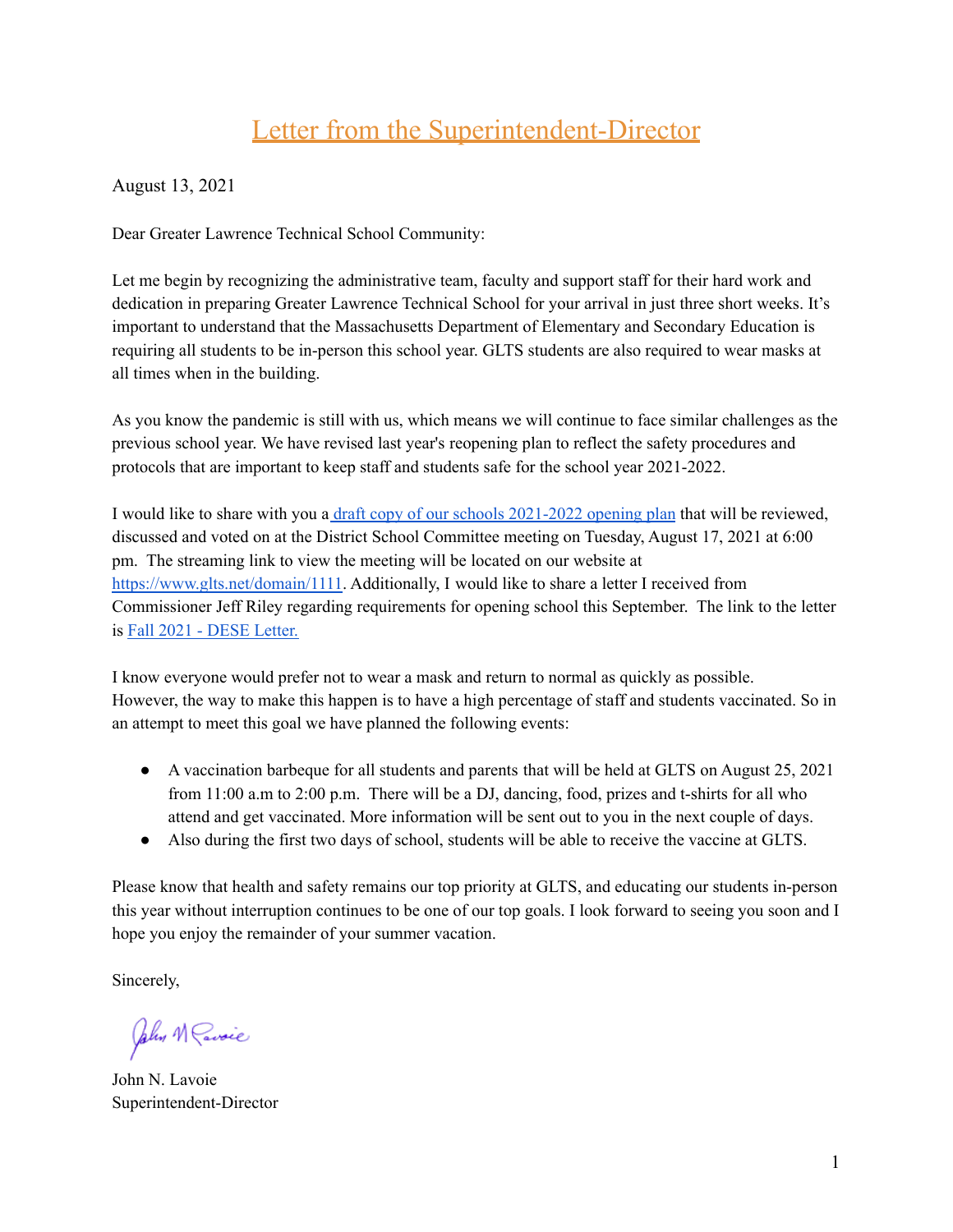## 2021-2022 School Calendar



## **Greater Lawrence Technical School** School Calendar 2021-2022 **DRAFT**



|   | August |                 |   |          |   |   |  |  |  |  |  |
|---|--------|-----------------|---|----------|---|---|--|--|--|--|--|
| S | M      |                 | W |          | F | S |  |  |  |  |  |
|   | 2      | 3               | 4 | 5        | 6 |   |  |  |  |  |  |
|   | 9      | 10 <sub>1</sub> |   | 11 12 13 |   |   |  |  |  |  |  |
|   |        | 16 17           |   | 18 19 20 |   |   |  |  |  |  |  |
|   | 23     | 24 25 26 27     |   |          |   |   |  |  |  |  |  |
|   | 30     |                 |   |          |   |   |  |  |  |  |  |
|   |        |                 |   |          |   |   |  |  |  |  |  |

| September |   |       |   |                |    |   |  |  |  |
|-----------|---|-------|---|----------------|----|---|--|--|--|
| $\rm s$   | M |       | W |                | F  | S |  |  |  |
|           |   |       |   |                | 3  |   |  |  |  |
|           | 6 |       | 8 | 9              | 10 |   |  |  |  |
| B         |   |       |   | 13 14 15 16 17 |    |   |  |  |  |
|           |   |       |   | 20 21 22 23 24 |    |   |  |  |  |
|           |   |       |   | 27 28 29 30    |    |   |  |  |  |
|           |   | $B=9$ |   |                |    |   |  |  |  |

|   | October |      |   |                |    |   |  |  |  |
|---|---------|------|---|----------------|----|---|--|--|--|
| S |         | т    | W |                | F  | S |  |  |  |
| B |         |      |   |                |    |   |  |  |  |
|   |         | 5    | 6 |                | 8  |   |  |  |  |
| B |         | 12   | 3 |                | 15 |   |  |  |  |
|   | 18      |      |   | 19 20 21 22    |    |   |  |  |  |
|   |         |      |   | 25 26 27 28 29 |    |   |  |  |  |
|   |         | B=10 |   |                |    |   |  |  |  |

| November      |   |                |              |       |    |   |  |  |
|---------------|---|----------------|--------------|-------|----|---|--|--|
| ${\mathbb S}$ |   | ΤI             | W.           |       | F  | S |  |  |
|               |   | 2 <sub>1</sub> | $\mathbf{3}$ |       | 5  |   |  |  |
|               | 8 | $\overline{9}$ | 10           |       | 12 |   |  |  |
|               |   | 15 16 17       |              | 18    | 19 |   |  |  |
| B             |   | $22$ 23        |              | 25 26 |    |   |  |  |
|               |   | 30             |              |       |    |   |  |  |
|               |   | $B=9$          |              |       |    |   |  |  |

|   | <b>December</b> |    |    |             |    |   |  |  |  |
|---|-----------------|----|----|-------------|----|---|--|--|--|
| S |                 |    |    |             |    | S |  |  |  |
| B |                 |    |    | 2           | 3  |   |  |  |  |
|   | 6               |    | 8  |             |    |   |  |  |  |
| B | 13              |    |    |             |    |   |  |  |  |
|   | 20              | 21 | 22 | 49          | 24 |   |  |  |  |
|   | 27              |    |    | 28 29 30 31 |    |   |  |  |  |
|   |                 |    |    |             |    |   |  |  |  |

| January |        |  |   | 1/1 - Holiday Recess |    |                                                |  |
|---------|--------|--|---|----------------------|----|------------------------------------------------|--|
|         |        |  |   |                      | S  | 1/3 - Classes Resume                           |  |
| B       |        |  | 5 | 6                    |    | <b>TBD Access for ELs Tests</b>                |  |
|         |        |  |   |                      |    | TBD - Gr. 9 Parent Selection Information Night |  |
| В       |        |  |   |                      |    | TBD - Freshmen Career Area Selection           |  |
|         |        |  |   |                      |    | 1/17 - Martin Luther King Day (No School)      |  |
|         |        |  |   |                      | 20 | 1/26 - Prof. Dev. - 1/2 day                    |  |
|         | $B=10$ |  |   |                      |    | 1/28 - Term 2 ends (50) (93)                   |  |

9/1 - 9/2 - Faculty Prof. Dev. 9/2 - Gr. 9 & New Students - 1/2 day 9/3 and 9/6 - No School Labor Day 9/7 - All Students Report

8/23 - 8/26 - New Staff Orientation

8/31 - Faculty Prof. Dev.

9/22 - Prof. Dev. - 1/2 day

10/1 - Progress Reports 10/7 - Back to School Night

10/27 - Prof. Dev. - 1/2 day

11/5 - Term 1 Ends (43)

TBD - MCAS ELA Retest 11/11 - Veteran's Day

TBD - MCAS Math Retest

12/10 - Progress Reports 12/15 - Prof. Dev. - 1/2 day

11/ - Advisory Board Meeting 11/17 - Prof. Dev. - 1/2 day

11/24 - Students & Faculty - 1/2 day

11/25-11/26 - Thanksgiving Recess

12/23 - Students & Faculty - 1/2 day

12/24 - 12/31 - Holiday Recess

11/7 - Open House

10/13 - PSAT

10/11- Columbus Day (No School)

BD/Grade 9 Parent/Guardian Career Night 2/16 - Prof. Dev. - 1/2 day 2/21-2/25 - Presidents' Day/Winter Recess

TBD - MCAS Biology Retest

TBD - MCAS ELA Retest 3/4 - Progress Reports TBD - MCAS Math Retest 3/9 - Prof. Dev. - 1/2 day 3/10 - National Honor Society Induction **TBD - SkillsUSA Districts** TBD - MCAS ELA (delay 9,11,12)\*

4/8 - Term 3 ends (45) (138) 4/13 - Prof. Dev. - 1/2 day 4/14 - Advisory Board 4/15 - Good Friday (No School) 4/18 - 4/22 - Patriot's Day/Spring Recess TBD - SkillsUSA States

TBD - SkillsUSA States TBD - Incoming Freshmen Assessment 5/11 - Prof. Dev. - 1/2 day 5/20 - Progress Reports TBD - MCAS Math (delay 9.11.12)\* 5/19, 5/20 & 5/23, 5/24 Senior Finals 5/25 - Senior Finals Makeup 5/26 - Senior Awards Night(tentative) 5/30 - Memorial Day (No School)

**TBD - MCAS Biology** 6/2 - Graduation 6/-6/ - Finals (tentative) 6/23- Term 4 ends (tentative) (47) (185)

| February |    |       |                         |       |    |   |  |  |  |
|----------|----|-------|-------------------------|-------|----|---|--|--|--|
| S        | М  |       |                         |       | F  | S |  |  |  |
| B        |    |       | $\overline{\mathbf{2}}$ | 3     | 4  |   |  |  |  |
|          |    | 8     | 9                       | 10    |    |   |  |  |  |
| B        |    | 15    | 16                      | 17    | 18 |   |  |  |  |
|          | 21 | 22 23 |                         | 24 25 |    |   |  |  |  |
|          | 28 |       |                         |       |    |   |  |  |  |
|          |    |       |                         |       |    |   |  |  |  |

| <b>Aarch</b> |    |   |    |                            |   |  |  |  |
|--------------|----|---|----|----------------------------|---|--|--|--|
|              |    |   |    |                            | S |  |  |  |
|              |    | 2 |    |                            |   |  |  |  |
|              | 8  |   |    |                            |   |  |  |  |
|              | 15 |   | 17 | 18                         |   |  |  |  |
|              |    |   |    | 25                         |   |  |  |  |
|              |    |   |    |                            |   |  |  |  |
|              |    |   |    | 16<br>22 23 24<br>29 30 31 |   |  |  |  |

| S |    |        |    |                | F            | S |  |  |  |  |
|---|----|--------|----|----------------|--------------|---|--|--|--|--|
| Α |    |        |    |                |              |   |  |  |  |  |
| B |    | 5      | 6  |                | $\bf \bar 8$ |   |  |  |  |  |
|   |    | 12     | 13 |                |              |   |  |  |  |  |
|   | 18 |        |    | $19$ 20 21     | 22           |   |  |  |  |  |
| B |    |        |    | 25 26 27 28 29 |              |   |  |  |  |  |
|   |    | $B=10$ |    |                |              |   |  |  |  |  |

|                | Mav |            |                |               |   |   |  |  |  |  |  |
|----------------|-----|------------|----------------|---------------|---|---|--|--|--|--|--|
| $\mathsf{s}$   | M.  |            | T   W          | $T \mid$      | F | S |  |  |  |  |  |
| A              | 2   | 3          | $\overline{4}$ | 5             | 6 |   |  |  |  |  |  |
| B              | 9   |            |                | $10$ 11 12 13 |   |   |  |  |  |  |  |
| А              |     | $16$ 17 18 |                | $19$ 20       |   |   |  |  |  |  |  |
| $\overline{B}$ |     | 23 24      |                | 25 26 27      |   |   |  |  |  |  |  |
| $\overline{A}$ |     | 31         |                |               |   |   |  |  |  |  |  |
|                |     | $B=10$     |                |               |   |   |  |  |  |  |  |

| une |       |   |          |    |    |   |  |  |
|-----|-------|---|----------|----|----|---|--|--|
| S   |       |   |          |    |    | S |  |  |
|     |       |   |          |    | 3  |   |  |  |
| B   | 6     |   | 8        | g  |    |   |  |  |
|     | 13    |   | 15       | 16 |    |   |  |  |
| B   | 2     | ⋗ | 22       | 23 | 24 |   |  |  |
|     | 27    |   | 28 29 30 |    |    |   |  |  |
|     | $B=9$ |   |          |    |    |   |  |  |

A days =  $91$ ; B days =  $94$ Total Number of Days = 185 (Incl. 5 Sch. Cancellation Days) (School Year can extend to 6/30 due to additional cancellation) = Prof. Dev. 1/2 days



= Holidays & School Breaks

 $\boxed{00}$  = End of Term & Progress Reports Due

\* MCAS Delayed Openings - Students report to school at 10:48 AM 1/2 day - Students dismissed from school at 12:04 PM

Approved by District Committee on: May 11, 2021

 $\overline{2}$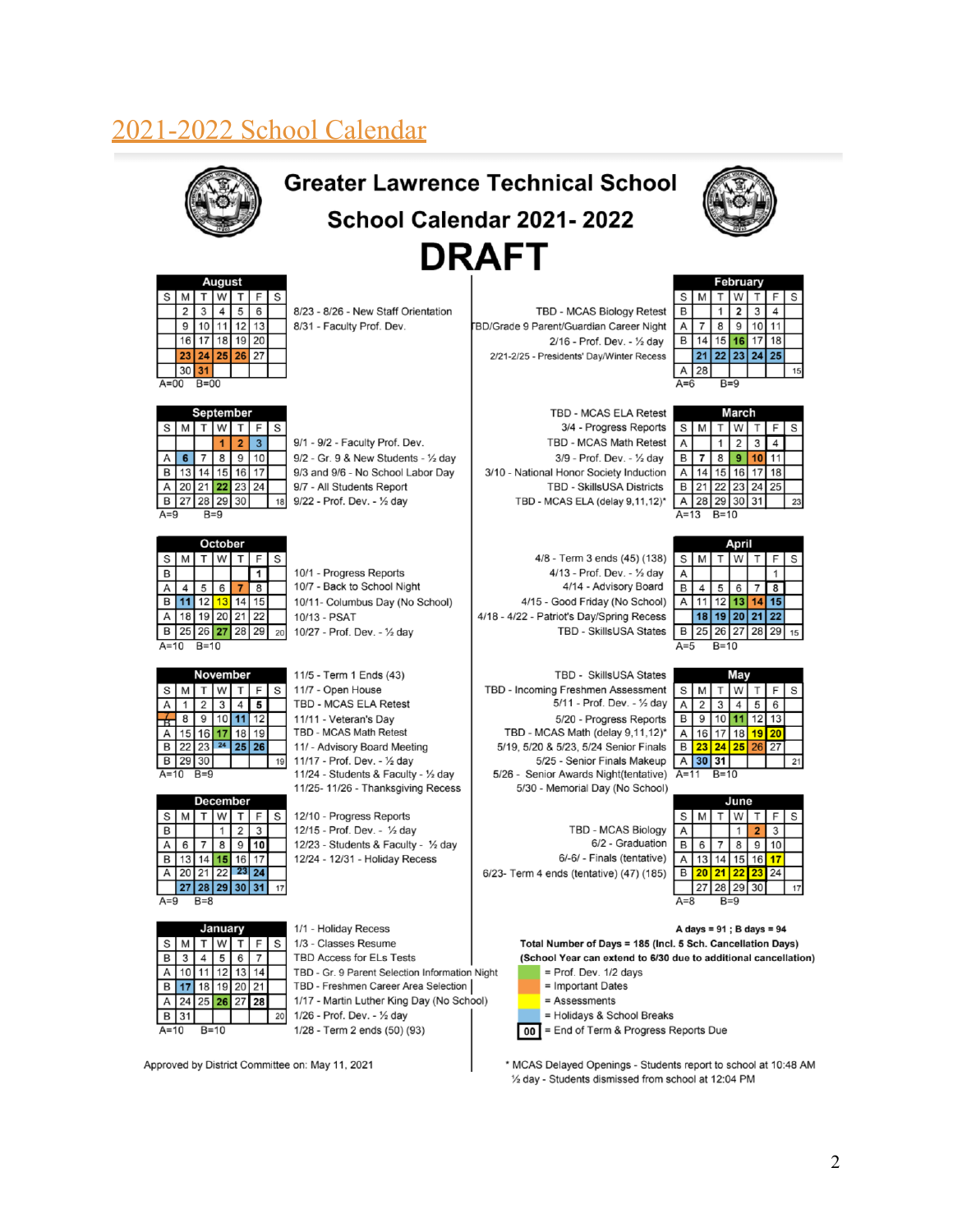## In-Person Learning Model

Greater Lawrence Technical School will return to full in-person learning; per the Department of Elementary and Secondary Education there will not be a remote learning model available. All staff and students will be required to wear masks, regardless of vaccination status, and engage in frequent hand washing/sanitizing. It is recommended that all students in learning spaces, career areas, and any other common spaces (e.g. cafeteria, library, gymnasium) maintain social distancing when possible.

## Health and Safety

#### Masks/Face Coverings

Masks are critical to helping prevent the spread of COVID-19(Delta Variant) from an infected individual to others, particularly because many people who have COVID-19 are asymptomatic and do not realize they can spread the virus. Wearing a mask will help to protect those around you, including those at higher risk of severe illness from COVID-19. The spread of COVID-19 can be reduced when masks are used along with other protective measures, including physical distancing, frequent handwashing, and cleaning and disinfecting frequently touched surfaces.

Masks must be worn by all students, staff, and visitors to the building at all times, except when eating or drinking, taking a "mask break" at an appropriate time and location, or if a staff member is alone in their own office or learning space. After lunch or the break, masks should be put back on.

Exceptions may be made for individuals who are impacted by a disability or other medical condition that makes it difficult or ill-advised to wear a mask. Families must provide masks/face coverings for their children to wear in school, however additional masks may be provided by the school as needed.

#### Handwashing and hand sanitizing stations

Keeping hands clean is one of the most important factors in staying healthy and preventing the transmission of communicable diseases to others. GLTS is following guidance from Harvard T.H. Chan School of Public Health's report, "Schools for Health: Risk Reduction Strategies for Reopening Schools" published in June 2020**.**

Handwashing should be done frequently throughout the day, but especially:

- After blowing your nose, coughing, or sneezing
- After being in a public place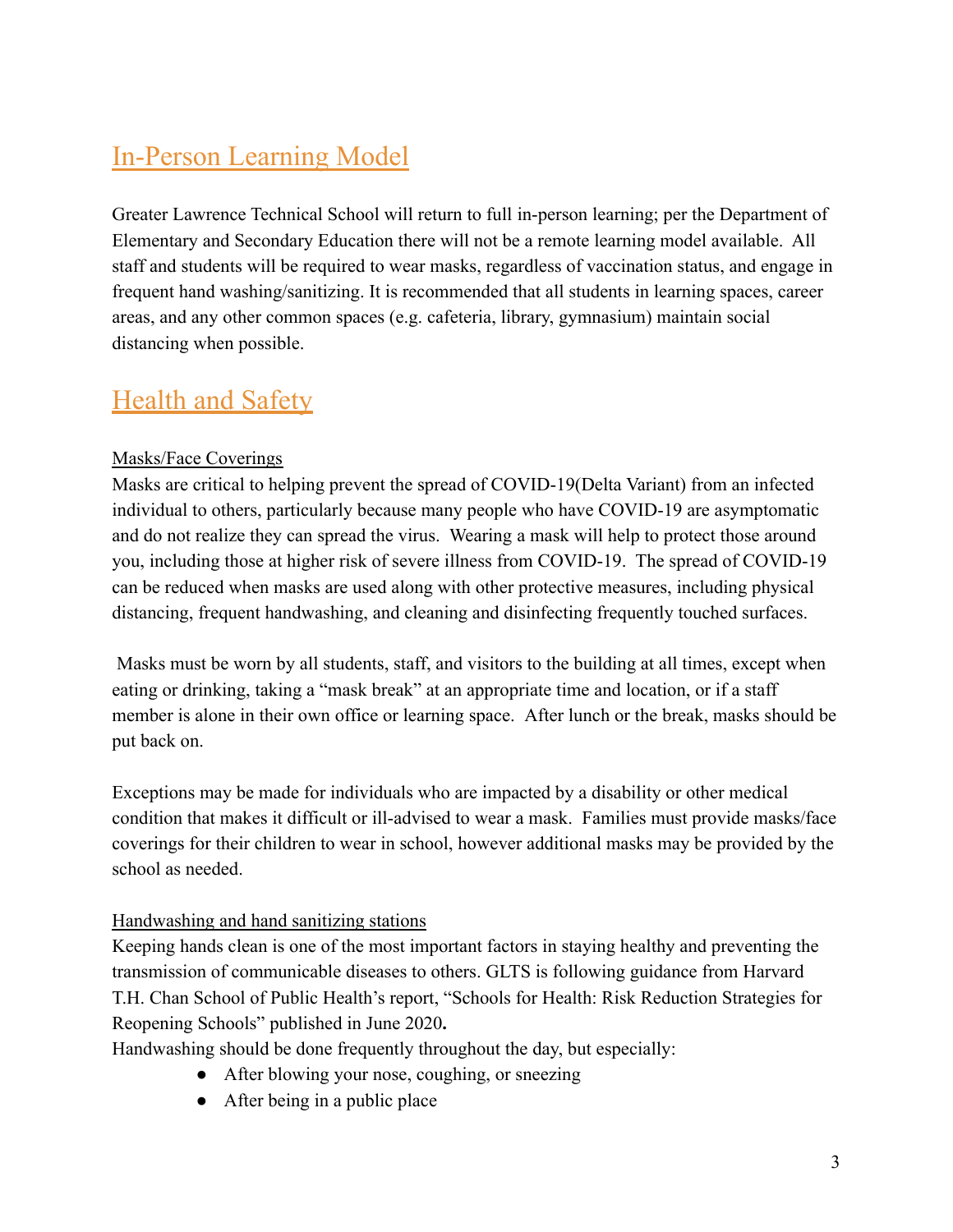- Before eating and/or preparing food
- Before touching your eyes or putting in contact lenses
- $\bullet$  After using the toilet
- Before and after treating a cut or wound

All staff, students, and visitors should wash or sanitize their hands upon entering the building, as well as at the times referenced above.

#### **[Student/Family and Staff Procedures](https://docs.google.com/document/d/1HpA9pzH3Ejou3r28zuHi5iPLBSN9d6xm2Ac-ck-KIRw/edit?usp=sharing)**

All staff and students are requested to perform a daily wellness check before coming to school; this includes a review of the symptoms listed below.

If a student or staff member is sick with any of the following symptoms:

- Fever  $(100.4 \text{ or higher})$  or chills
- Cough (not due to other known cause)
- Shortness of breath or difficulty breathing
- Fatigue (when in combination with other symptoms)
- Muscle or body aches
- Headache (when in combination with other symptoms)
- New loss of taste or smell
- Sore throat
- Congestion or runny nose (not due to other known causes like allergies)
- GI Symptoms: Nausea, vomiting, diarrhea and/or abdominal pain

#### Nurses'/Health Services Protocol

Students and staff will have access to necessary health services in a manner that allows for the separation of healthy individuals from those who are ill or present with symptoms potentially associated with COVID-19 or other infectious diseases. GLTS has identified a space to be utilized as a "sick area" where staff/students can be triaged and assessed for appropriate medical care. COVID-19 Testing options will be available at GLTS for those who are symptomatic, including Binax Now Rapid Testing. Additional COVID testing (PCR tests) may be available onsite in partnership with Greater Lawrence Family Health Center. Testing and/or GLFHC consent forms must be signed by a parent/caregiver prior to administration of a COVID test. GLTS will continue to explore available testing strategies, including those being offered by the Department of Elementary and Secondary Education.

#### Cleaning Protocols

Custodial and maintenance staff will ensure the facility is properly cleaned, to meet Board of Health standards, each day. Daily, all classrooms and instructional spaces will be sprayed with a hospital-grade disinfectant mist. This cleaning will include desks and tabletops, countertops, chairs, light switches, and any other commonly touched surface. Common areas such as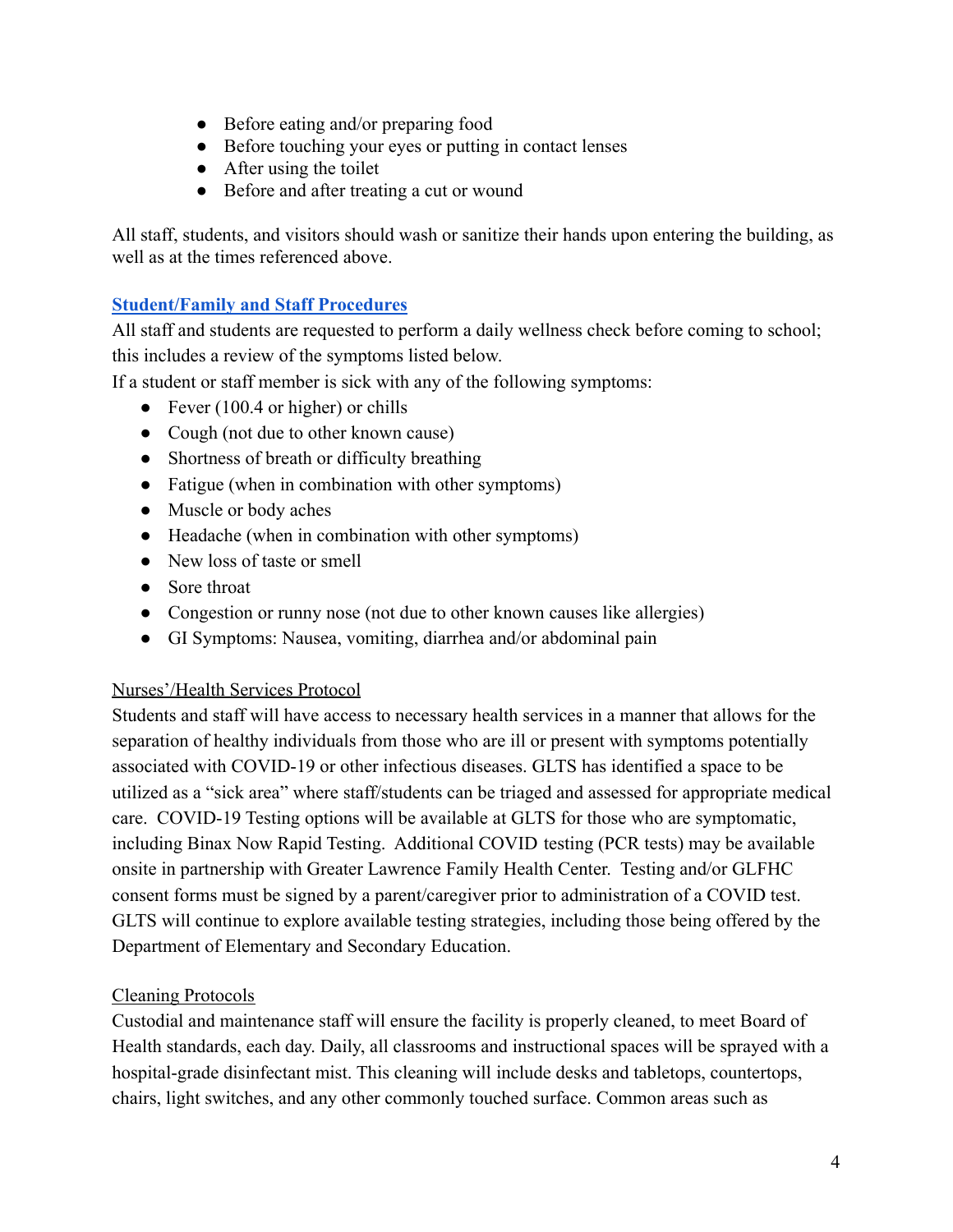bathrooms, hallways, cafeterias, office suites, etc. will also be cleaned daily using the disinfectant mist each night; these spaces will also be cleaned regularly throughout the day.

## Transportation and Parking:

**Busing** 

- Busses will run at normal capacity
- Students must have a mask to board the bus, and it must remain worn until exiting the bus. If a student does not have a mask one will be provided.
- Students must sit facing forward during entire ride
- Assigned bus stops and routes will be provided on or about one week prior to the start of school. Requests for changes will not be allowed, with the exception of change in residence or other approved special circumstances through the Discipline Office
- School ID with bus  $\#$  is required prior to boarding the bus

#### Student Drop-off/Pick-up

- Students will be dropped off the same as years past. Cars will circle the building in the regular pattern. Masks should be put on before exiting the automobile
- Pick-up will continue in front of the building. Drivers are encouraged to remain in their vehicles at all times. Social distancing measures are recommended when waiting for transportation and masks must be worn until students enter the vehicle

### Student and Staff Parking

- Staff will park in designated parking which is located behind the building and alongside the trees of the pool/small gym area.
- Staff must register their car in the Discipline Office and obtain an orange hand tag for their car that must be displayed at all times.
- Staff will not be allowed to park outside of shops, in the visitor parking lot or in another location not specified for staff parking. Tickets will be given to cars that are parked in these areas.
- Students must have their car registered through the Discipline Office at the beginning of the school year and secure a parking permit.
- Students are allowed to park in the back parking lot along the right side of the lot facing the tennis courts.

## Athletics:

#### *In order to participate in athletics the following must be completed:*